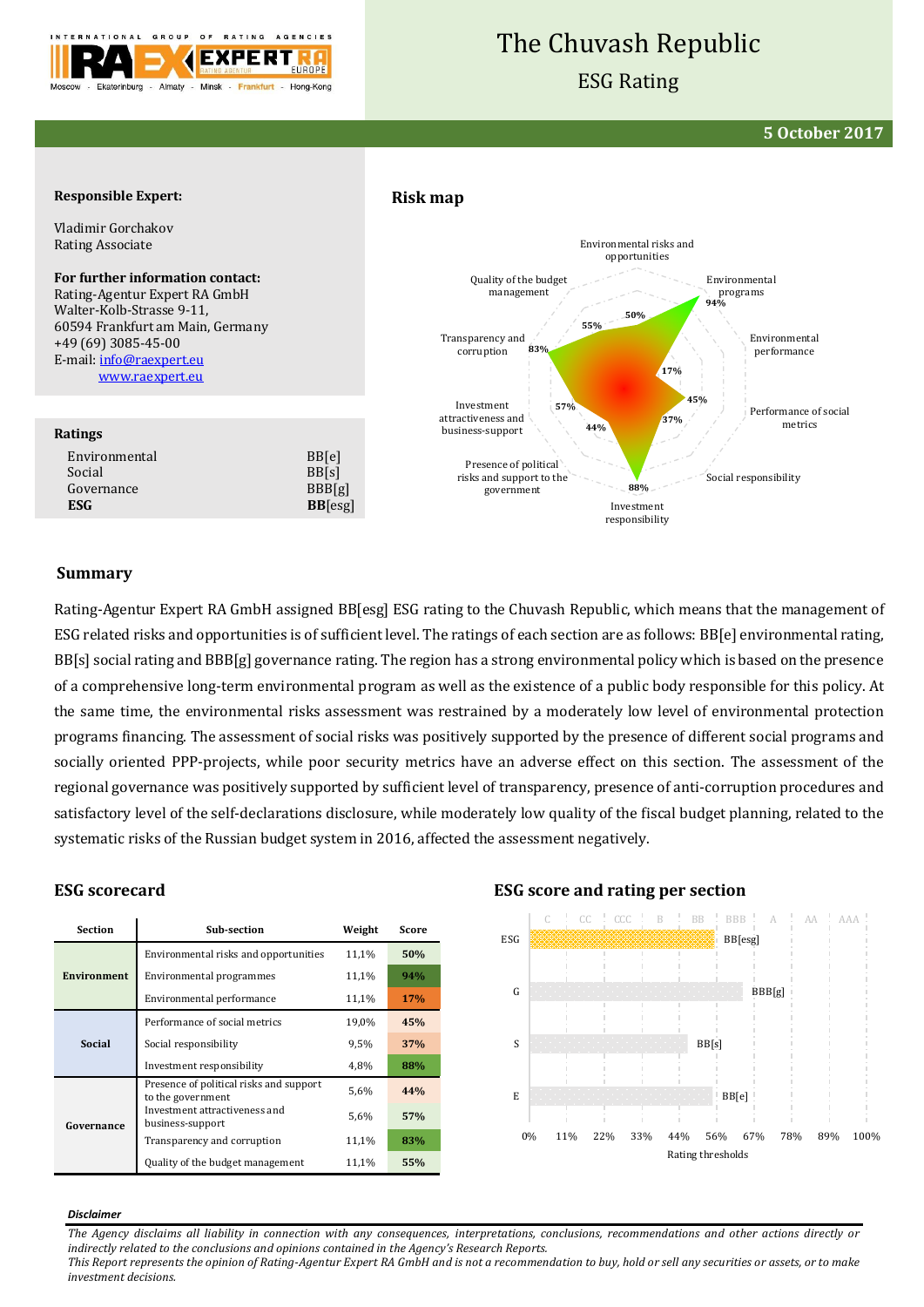

#### **Environment**

| Sub-factor                                              | <b>Score</b> |
|---------------------------------------------------------|--------------|
| Environmental risks                                     | 78%          |
| Environmental opportunities                             | 31%          |
| Environmental policy<br>implementation and transparency | 94%          |
| Budget expenditure and efficiency                       | 17%          |

## **Presence of a detailed and comprehensive long-term environmental policy program and a public body responsible for the policy**

Chuvash government has a well-defined environmental policy program, called "Development of the natural resources potential and environmental safety for 2014-2020" that covers all key environmental risks of the region: environmental safety; protection and reproduction of objects of fauna; development of water management complex; forestry and handling of waste. This program includes detailed measures, efficiency metrics, responsible bodies and sources of financing. In addition, the regional government has a body responsible for the environmental policy – the Ministry of Natural Resources and Ecology of the Chuvash Republic, which can be considered as a very transparent structure.

**Exposure to several natural and human related ecological risks, which are partly mitigated by the authorities' actions**

The Chuvash Republic is exposed to various natural ecological risks (soil degradation, fires and floods) as well as risks originated from human activity (deforestation, pesticides and fertilizers pollution, vehicular air pollution and others). However, most of these risks are partially mitigated by different actions implemented by the regional authorities, such as strengthening the control and building of new facilities (flooding protection constructions, new national parks and wastewater treatment facilities).

### **Moderate level of involvement in environmental opportunities**

The region uses a limited number of environmental opportunities, such as hydroelectricity, energy efficient street lighting and more ecological fuel for public transport, while other environmental opportunities such as wind power or biofuels are also available.

## **Moderately low level of environmental protection programs financing**

According to the 2016 results, only 0,11% of the total consolidated budget expenditures were attributed to the "Environmental protection" section, as compared to 0,22% on average for all Russian regions. Moreover, the risks of insufficient financing were recognized as key risks for the successful implementation of the environmental policy program, while only 15% of the program costs were planned to be financed by the Republican budget. In addition, the region has limited involvement in internationally recognized ecological programs.

| Controversy                 | Type of factor |
|-----------------------------|----------------|
| No controversies were found | Environmental  |

Source: RAEX (Europe) calculations based on data from the government of the Chuvash Republic, Ministry of finance of the Russian Federation, Ministry of Natural Resources and Environment of the Russian Federation, public sources of information.

#### *Disclaimer*

**List of major controversies**

*The Agency disclaims all liability in connection with any consequences, interpretations, conclusions, recommendations and other actions directly or indirectly related to the conclusions and opinions contained in the Agency's Research Reports.*

*This Report represents the opinion of Rating-Agentur Expert RA GmbH and is not a recommendation to buy, hold or sell any securities or assets, or to make investment decisions.*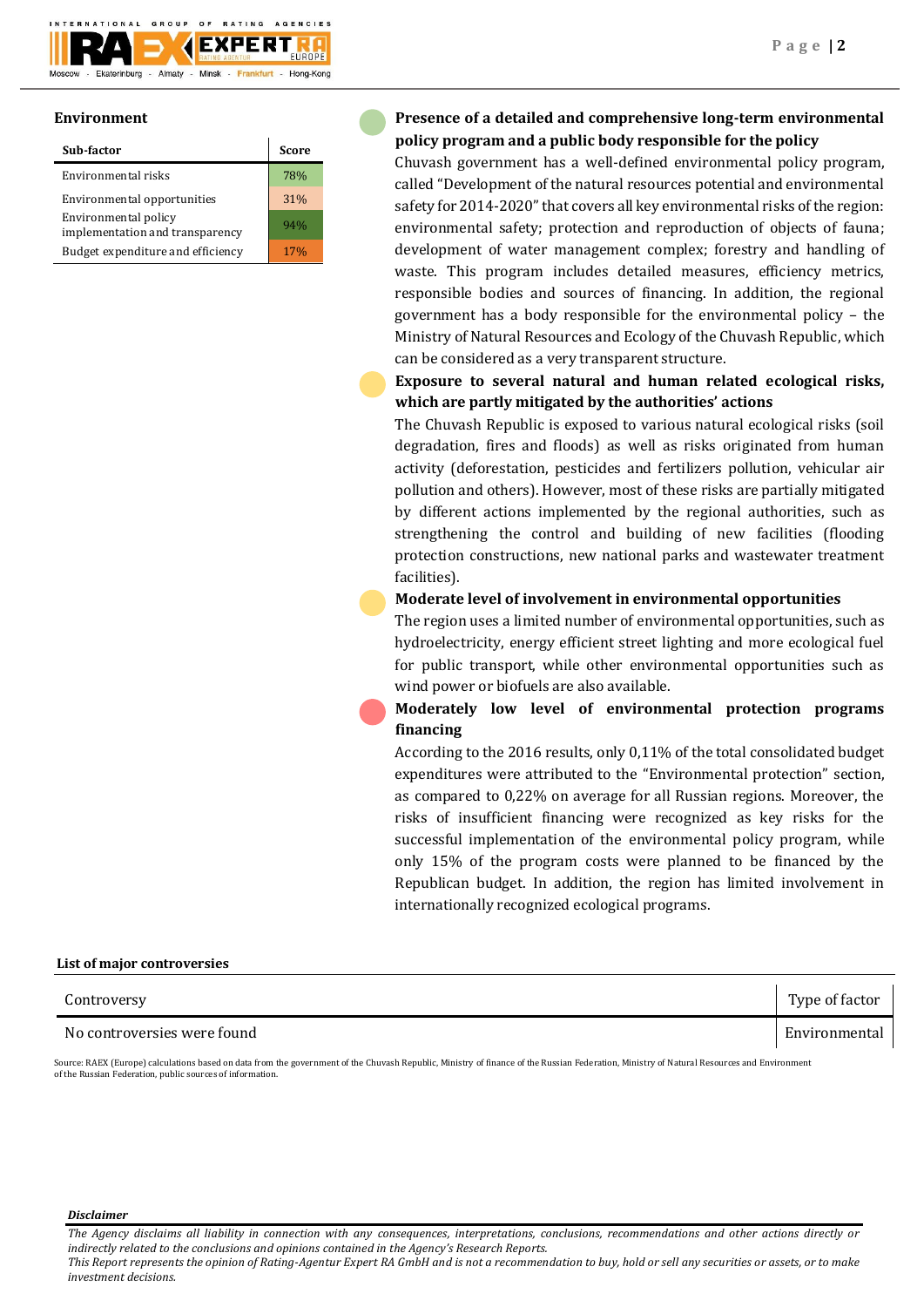

## **Social**

| Sub-factor                                       | Score |
|--------------------------------------------------|-------|
| Social benefits and social security<br>functions | 75%   |
| Education                                        | 40%   |
| Health care system                               | 63%   |
| Security                                         | 0%    |
| Socially responsible industry                    | 23%   |
| Socially responsible programmes                  | 58%   |
| PPP Investment                                   |       |

#### **Graph 1:** Infant mortality rate



Source: RAEX (Europe) calculations based on data from the World Bank and Rosstat

#### **Graph 2:** No. of murders per 100 th people



Bank and Rosstat

## **Very low level of infant mortality rate**

Chuvash Republic has a very low level of infant mortality rate as compared to national and international levels: 3,2 pro mille in the Republic in 2015 as compared to 6 pro mille on average in Russia and 31,7 pro mille in the World (see graph 1).

## **Variety of social programs and social oriented PPP-projects**

The majority of the government-financed programs are socially oriented. In addition, the government is involved in several PPP-projects in the area of local utilities, such as water and heating supply facilities.

## **Elevated levels of public spending on social support per capita and poverty levels in national terms**

The share of population with a net personal income below the national minimum in the Chuvash Republic was above 18% as of the end 2016, as compared to 14% country average. At the same time, the level of spending on social policy was equal to RUB 11,2 th in 2016 (adjusted for the cost of life), which is slightly above the median level for Russian regions.

## **Moderate level of education metrics**

The region is characterized by a moderate share of employed people with higher education as compared to the national peers (29,3% against 33,5% for country average), as well as an acceptable amount of spending on education per capita (RUB 14,1 th as compared to RUB 17,6 th country average).

## **Significant room for improvement of investment policy in terms of attracting social responsible industries**

Despite the fact that significant part of investment projects in the region are socially oriented, and the major part of measures from investment strategy of the region are also socially related, the region has a significant room for improvement of investment policy positioning in order to attract internationally recognized socially responsible industries. In particular, the industry priorities of the investment strategy can be supplemented by more social responsible industries, as well as tax reliefs for the social responsible investors can be highlighted as key investment advantages of the region.

## **Poor security metrics**

The Chuvash Republic has an elevated number of murders per 100 th people, which stood at 7,9 in 2015 as compared to a 5,3 World average (see graph 2). In addition, the region occupied only the  $69<sup>th</sup>$  place by total amount of spending on national security per capita in 2016: RUB 0,3 th as compared to a RUB 0,8 th average for all Russian regions.

## **Moderately low level of spending on health care system**

The region occupied the 79th place by total amount of spending on the health care system per capita in 2016: RUB 2,7 th as compared to a RUB 8,9 th average for all Russian regions.

#### **List of major controversies**

| Controversy                 | Type of factor |
|-----------------------------|----------------|
| No controversies were found | Social         |

Source: RAEX (Europe) calculations based on data from the government of the Chuvash Republic, Ministry of finance of the Russian Federation, World Bank, public sources of information.

#### *Disclaimer*

*The Agency disclaims all liability in connection with any consequences, interpretations, conclusions, recommendations and other actions directly or indirectly related to the conclusions and opinions contained in the Agency's Research Reports.*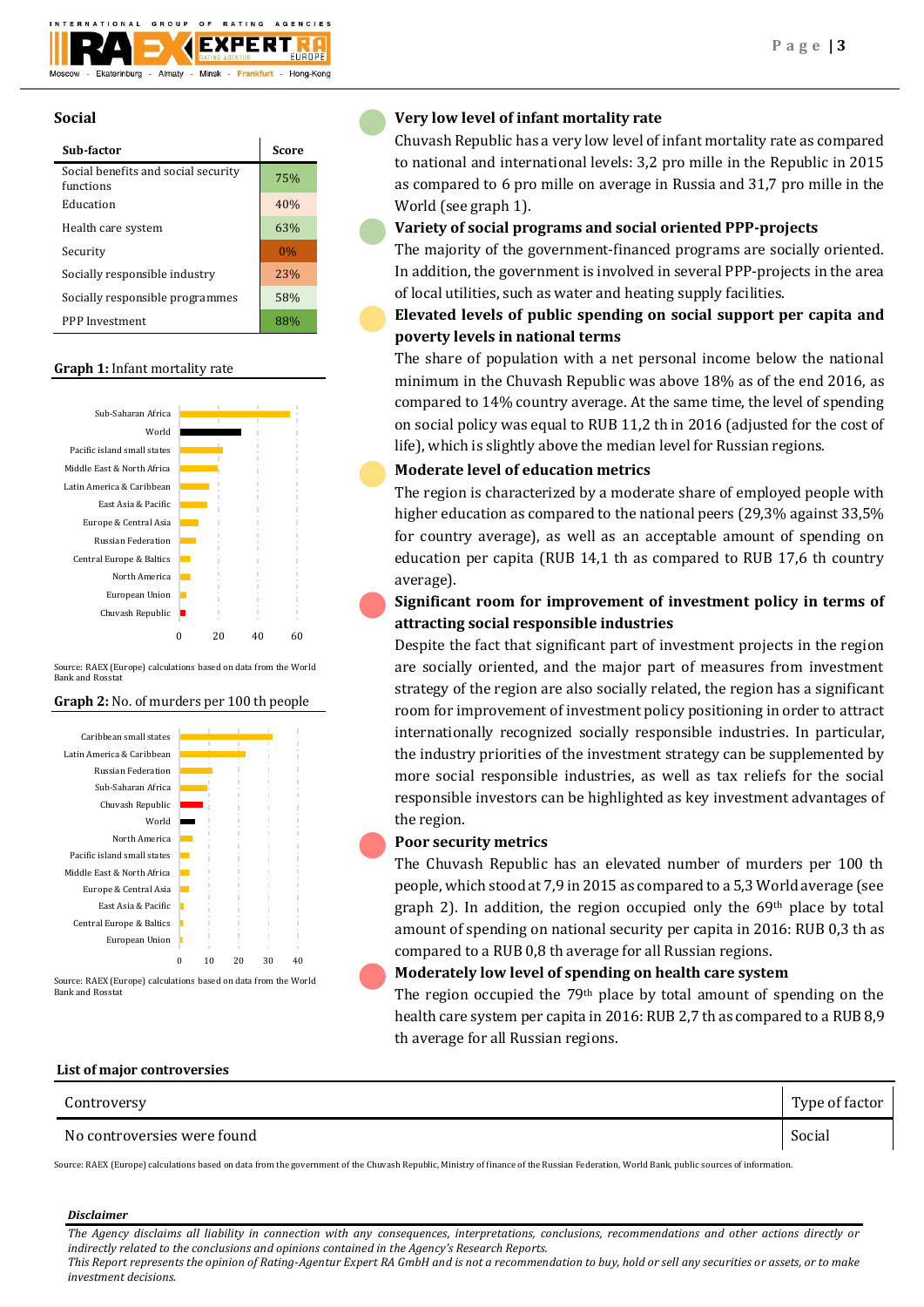

### **Governance**

| Sub-factor                                                                           | Score |
|--------------------------------------------------------------------------------------|-------|
| Stability of the government                                                          | 50%   |
| Support to the government                                                            | 38%   |
| Investment attractiveness /<br>business-climate                                      | 50%   |
| Industrial parks and free economic<br>zones                                          | 67%   |
| Transparency of the regional<br>government in the Internet                           | 73%   |
| <b>Regulatory Impact Assessment</b><br>(RIA) practices OR Similar<br>practices       | 96%   |
| Anti-corruption commission /<br>department in the regional<br>administration         | 71%   |
| Characteristics of self-declarations<br>of the employees of administration<br>hodies | 87%   |
| Quality of the fiscal budget<br>planning                                             | 29%   |
| Quality of the fiscal budget<br>execution                                            | 50%   |
| Quality of the debt management                                                       | 72%   |
| Tax deductions and credits                                                           | 100%  |

## **Sufficient level of regional government transparency and well developed regulatory impact assessment procedures**

The regional government discloses the key information about the government decisions, meetings and vacancies on time on its websites. However, the region has a significant room for improvement in terms of structure of its websites (currently the structure is decentralized), language options (currently only Russian and Chuvash) as well as deepness of information disclosure. In addition, the region has acting system of regulatory impact assessment (RIA) with the special web-site including function of comments and official public body responsible for this process. However, the procedure can be improved which is evidenced by the 24th position in the 2016 rating of RIA development in Russian regions, prepared by the Ministry of economic development of the Russian Federation.

## **Presence of anti-corruption procedures and satisfactory level of the self-declarations disclosure**

Commission for the coordination of anti-corruption activities in the Chuvash Republic has been in place since 2015, conducting meetings at least every quarter and disclosing the minutes in the internet. Also, all public bodies of the government have up to date self-declarations disclosed online and containing the actual information about the income and property of employees and their families. However, the efficiency of the anti-corruption policy can be improved due to the presence of corruption scandals in the region (mostly on the local level).

## **Various tax reliefs for investors complemented by the assessment of their efficiency**

The Chuvash government provides reliefs for corporate tax (reduced tax rate), property tax (reduction of the amount of tax payables and reduced tax rate), transport tax and the special taxes for individual entrepreneurs. In addition, the government has yearly publically available report on efficiency on provided tax reliefs in the region.

## **Moderate level of political stability and political support**

The current governor of the region was appointed in June 2010, and then elected with more than 65% of votes at the election in September 2015. At the same time, this factor was affected by the moderate position of the head of the region in the independent political science ranking.

## **Medium level of investment attractiveness**

According to the Rating of investment attractiveness from RAEX-Analytics for 2016, the Chuvash Republic was attributed to the group 3B1 (reduced potential - moderate risk), same as most of Russian regions. In addition, investment attractiveness of the region is limited by the presence of only one acting industrial park and absence of acting special federal economic zones. However, in the short-run the assessment can be positively affected by the building of new industrial parks (currently in the capital of the region there are two industrial parks under construction), as well as creation the new "territory of advanced social and economic development" in one of the towns of the region.

*Disclaimer* 

*This Report represents the opinion of Rating-Agentur Expert RA GmbH and is not a recommendation to buy, hold or sell any securities or assets, or to make investment decisions.*

*The Agency disclaims all liability in connection with any consequences, interpretations, conclusions, recommendations and other actions directly or indirectly related to the conclusions and opinions contained in the Agency's Research Reports.*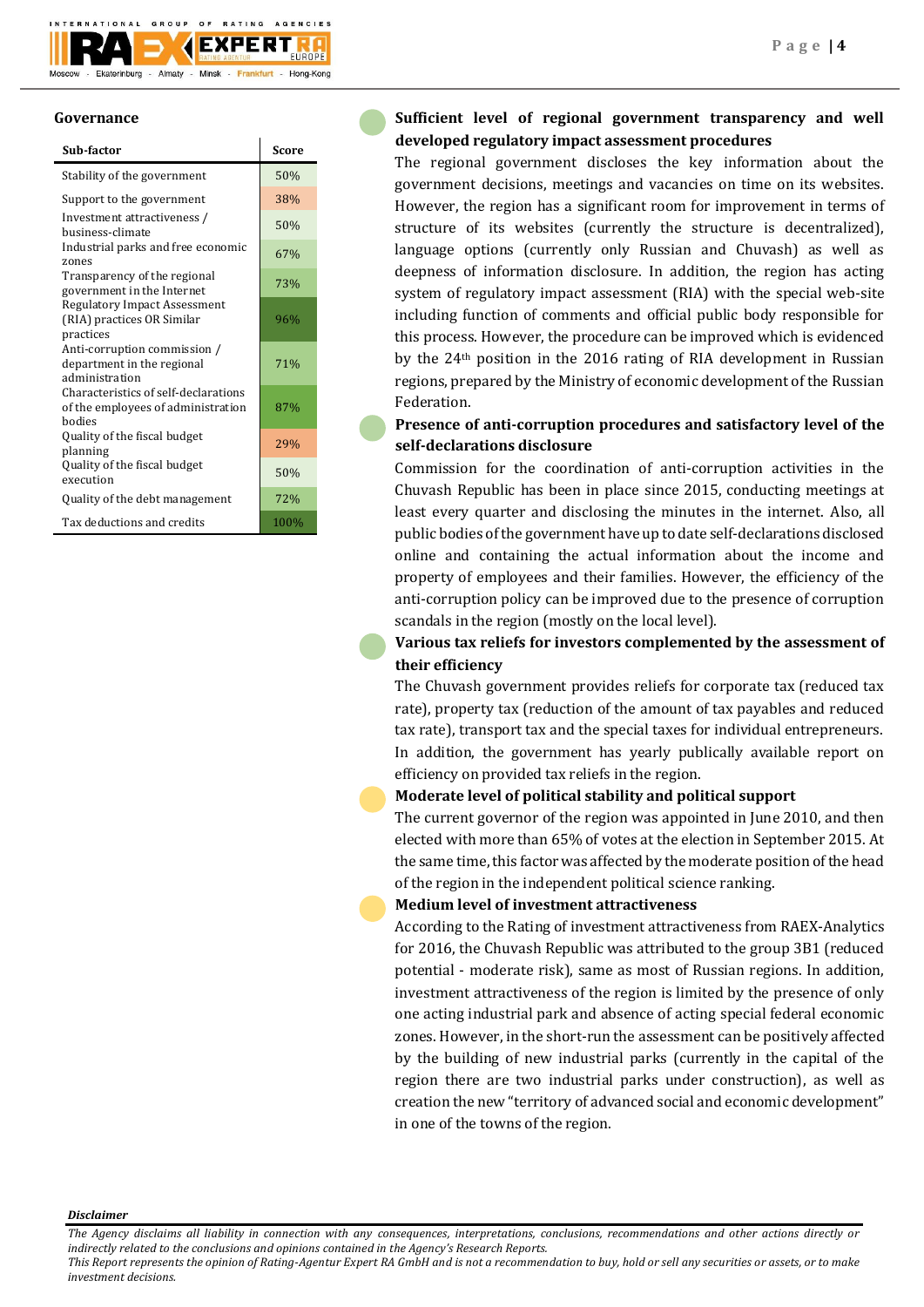

**Satisfactory quality of fiscal budget execution and debt management** The quality of fiscal budget execution and debt management in the Chuvash Republic was supported by the absence of overdue accounts payable and debt over the last years, low share of short-term debt and presence of internal audit for the budget executors. However, the assessment was restrained by the moderately high deviation of the amount of budget spending in the 4Q 2016 from the average amount during 1-3Q of the year, as well as lack of experience in bond issuance during the last 3 years (the latest issuance of bonds was performed in 2013).

**Moderately low quality of fiscal budget planning, related to the systematic risks of the federal government's policy in 2016**

The quality of the fiscal budget planning in the region was limited by the systematic risks of the Russian budget policy in 2016, expressed in the poor planning by the federal government in regard of distribution of transfers to the regions within the year. This was reflected for the Chuvash Republic in the moderately high difference between planned and executed fiscal budget metrics in 2016: the total amount of revenues and expenditures exceeded the initially planned figures by 28,8% and 15,5% respectively. In addition, the fiscal budget plan was revised four times during the last year. Both factors were consequences of the poorly planned schedule of federal transfers' distribution in 2016. At the same time, the region had on-time approved fiscal plan for 2016 and no liquidity gaps during the year, which gave some support to the end-assessment of this factor.

| Controversy                                                                                                                                                                                                                                | Type of factor |
|--------------------------------------------------------------------------------------------------------------------------------------------------------------------------------------------------------------------------------------------|----------------|
| No controversies were found                                                                                                                                                                                                                | Governance     |
| Source: RAEX (Europe) calculations based on data from the government of the Chuvash Republic, Ministry of finance of the Russian Federation, Ministry of economic development of the Russian Federation,<br>public sources of information. |                |

*Disclaimer* 

**List of major controversies**

*This Report represents the opinion of Rating-Agentur Expert RA GmbH and is not a recommendation to buy, hold or sell any securities or assets, or to make investment decisions.*

*The Agency disclaims all liability in connection with any consequences, interpretations, conclusions, recommendations and other actions directly or indirectly related to the conclusions and opinions contained in the Agency's Research Reports.*